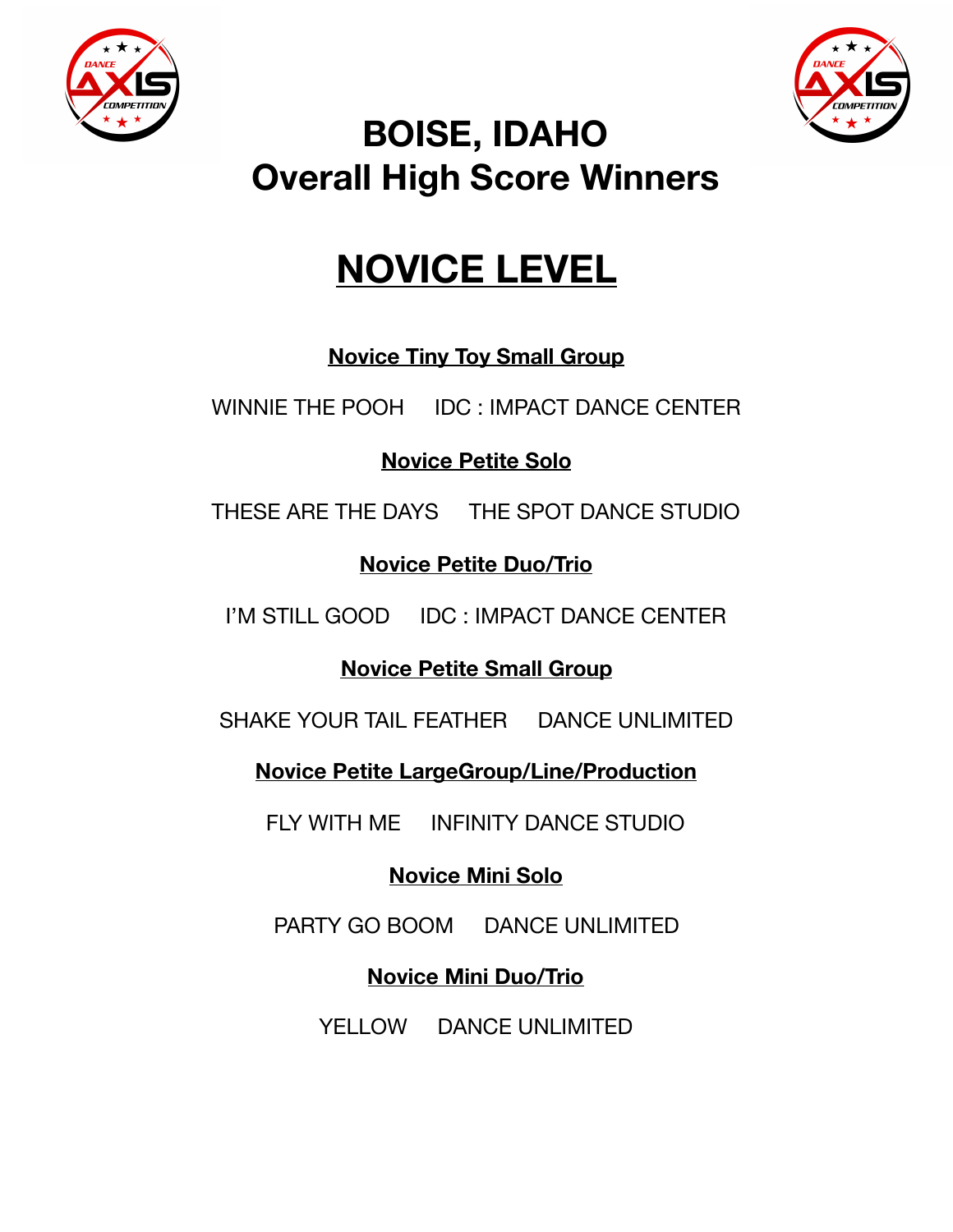### **Novice Mini Small Group**

ABC DANCE UNLIMITED

### **Novice Mini LargeGroup/Line/Production**

ITS OK THE SPOT DANCE STUDIO

### **Novice Junior Solo**

I'M A LADY DANCE UNLIMITED

### **Novice Junior Duo/Trio**

ABRACADABRA FOOTLITES DANCE STUDIO

### **Novice Junior Small Group**

SODA POP DANCE UNLIMITED

### **Novice Junior LargeGroup/Line/Production**

LET'S GO SHOPPING INFINITY DANCE STUDIO

### **Novice Teen Solo**

PREACH THE SPOT DANCE STUDIO

### **Novice Teen Duo/Trio**

GIRLS FOOTLITES DANCE STUDIO

### **Novice Teen Small Group**

DON'T STOP THE PARTY ECHO.

## **Novice Senior Solo**

HOUSE WITHOUT MIRRORS ECHO.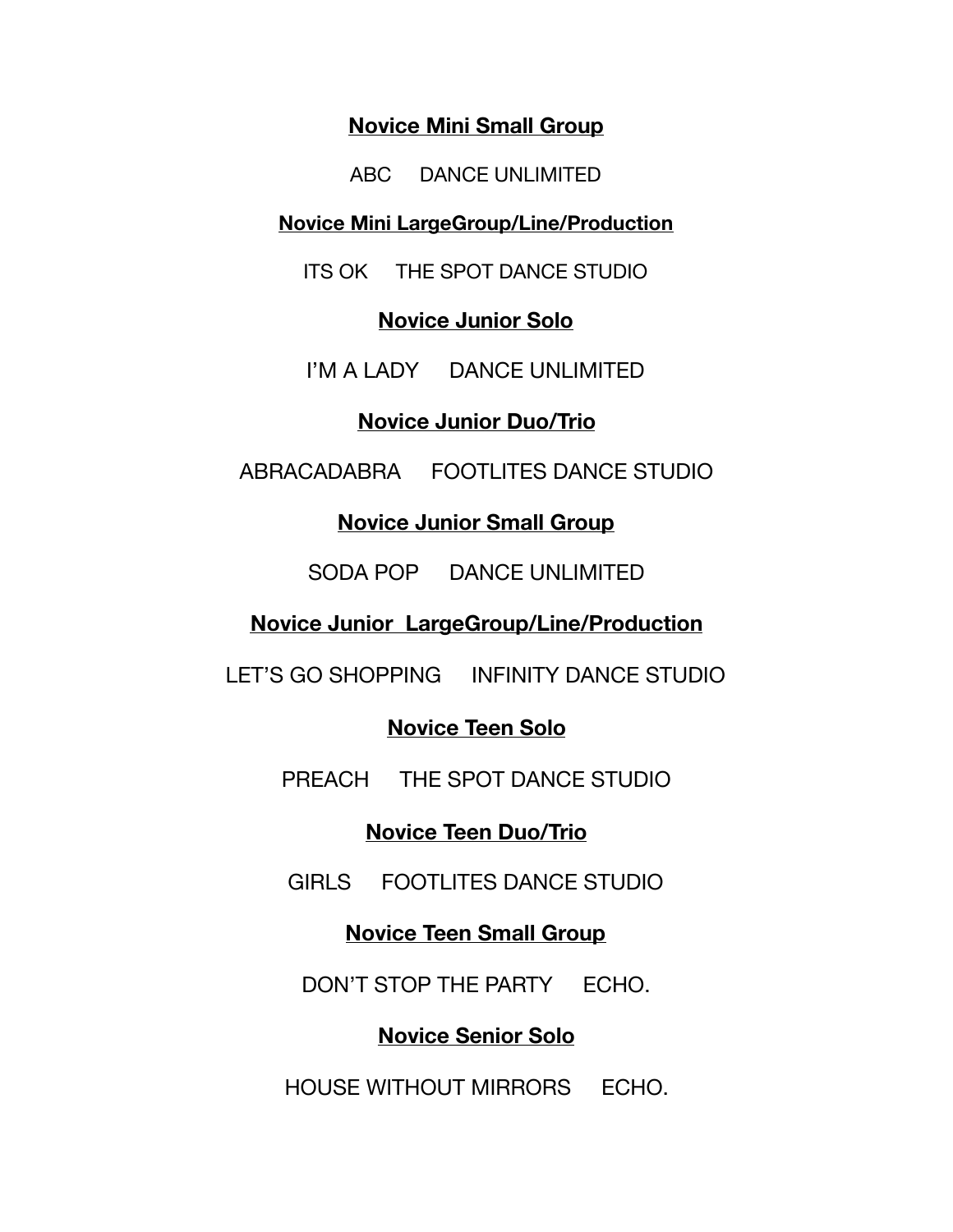# **INTERMEDIATE LEVEL**

### **Intermediate Mini Solo**

I WANT IT DANCE UNLIMITED

### **Intermediate Mini Duo/Trio**

WHAT A WONDERFUL WORLD DANCE UNLIMITED

### **Intermediate Mini Small Group**

I WON'T GIVE UP DANCE UNLIMITED

# **Intermediate Mini LargeGroup/Line/Production**

LIKE A BOSS DANCE UNLIMITED

**Intermediate Junior Solo** 

LOST ECHO.

## **Intermediate Junior Duo/Trio**

FINESSE FOOTLITES DANCE STUDIO

**Intermediate Junior Small Group** 

HEROES ELEVATED DANCE PROJECT

**Intermediate Junior LargeGroup/Line/Production** 

NOBODY THE SPOT DANCE STUDIO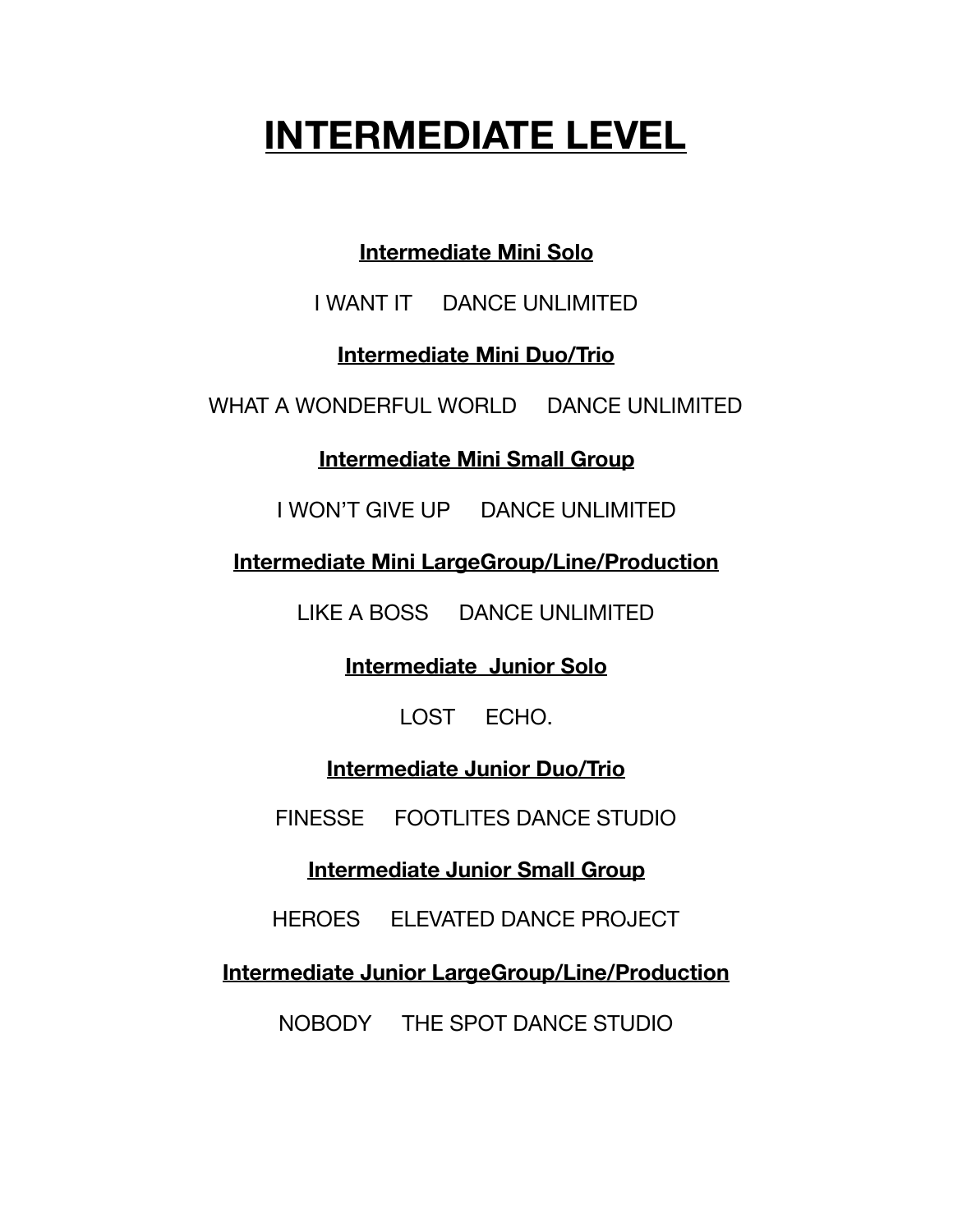### **Intermediate Teen Solo**

COASTLINE INFINITY DANCE STUDIO

### **Intermediate Teen Duo/Trio**

MERCY ELEVATED DANCE PROJECT

### **Intermediate Teen Small Group**

9 - 5 FOOTLITES DANCE STUDIO

### **Intermediate Teen LargeGroup/Line/Production**

NOTES ON SONATA INFINITY DANCE STUDIO

#### **Intermediate Senior Solo**

NO ONE'S HOME BOISE DANCE ALLIANCE

#### **Intermediate Senior Duo/Trio**

GLITTER JAZZWORKS DANCE STUDIO

### **Intermediate Senior Small Group**

BUSINESS OF LOVE THE SPOT DANCE STUDIO

**Intermediate Senior LargeGroup/Line/Production** 

FAN FAVORITES JAZZWORKS DANCE STUDIO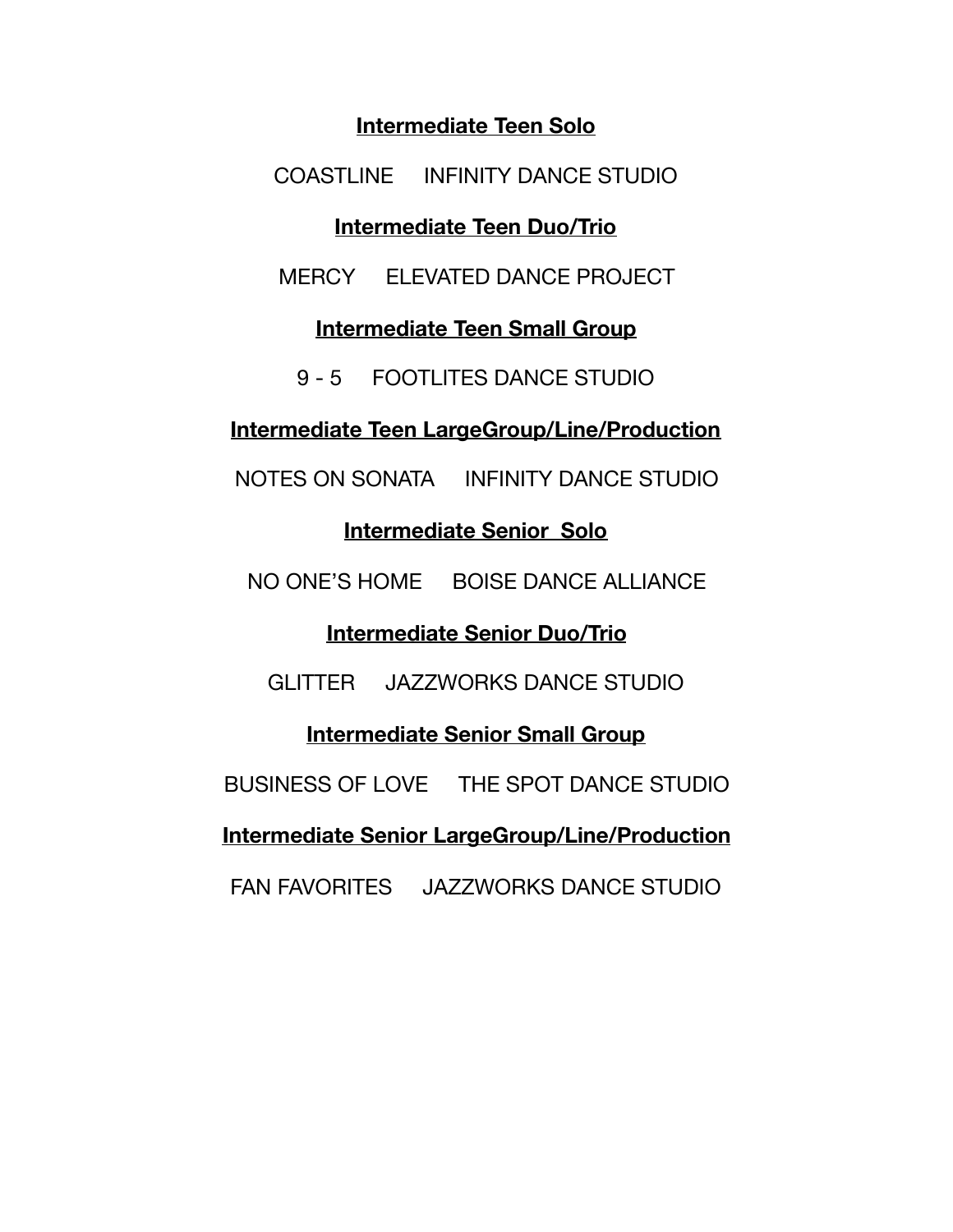# **AXIS LEVEL**

### **AXIS Junior Solo**

### THE SOUNDS OF SILENCE DANCE UNLIMITED

### **AXIS Junior Duo/Trio**

CONSTELLATIONS DANCE UNLIMITED

## **AXIS Junior Small Group**

FOLLOW YOU INTO THE DARK ECHO.

## **AXIS Junior Large Group**

LOVE SHACK ECHO.

# **AXIS Teen Solo**

DREAM STATE DANCE UNLIMITED

## **AXIS Teen Duo/Trio**

AFTERTHOUGHT ELEVATED DANCE PROJECT

## **AXIS Teen Small Group**

FAVORITE CRIME ECHO.

# **AXIS Teen Large Group**

NO REGRETS IDC : IMPACT DANCE CENTER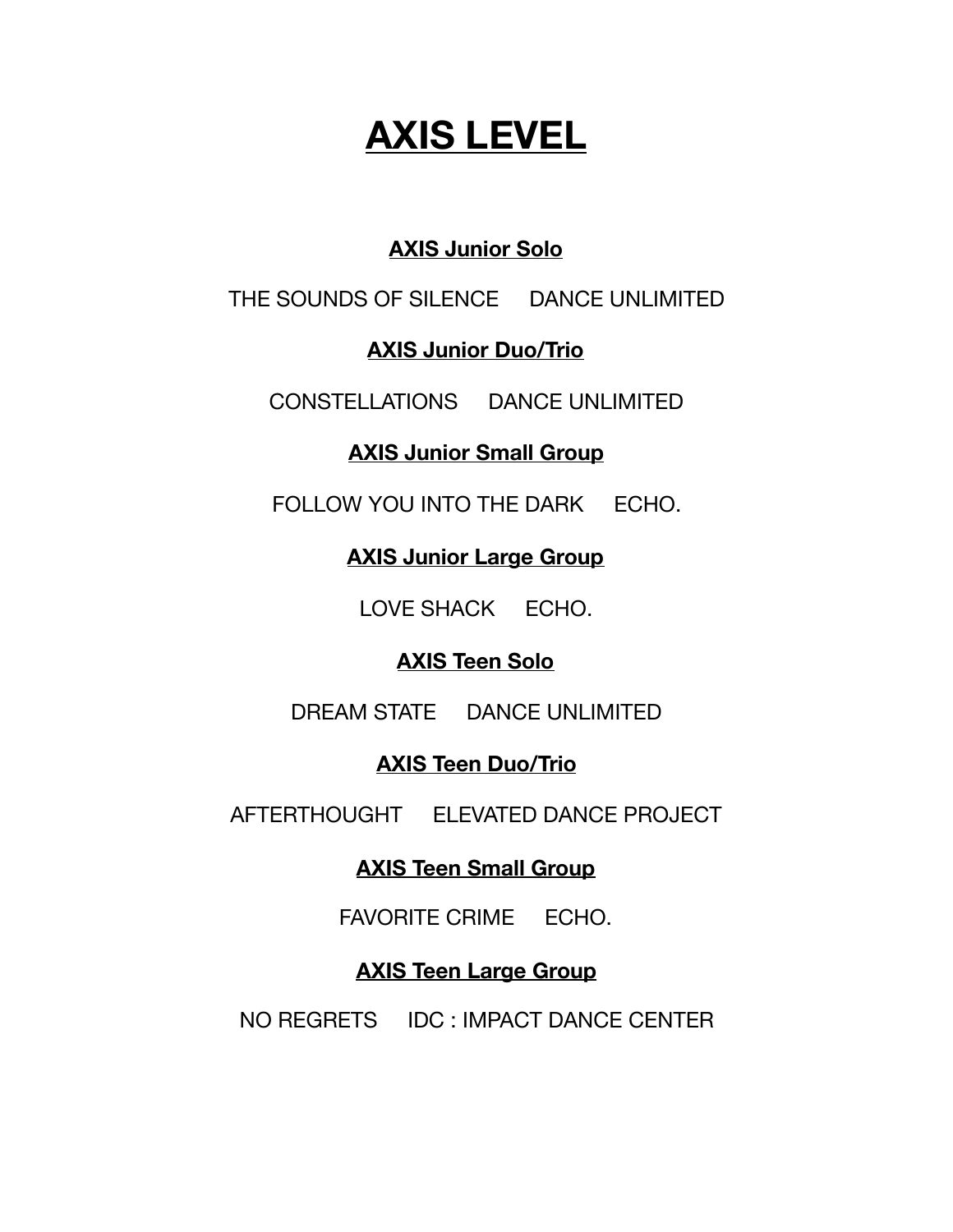### **AXIS Teen Line/Production**

SUBMARINE ECHO.

### **AXIS Senior Solo**

RIDE ECHO.

#### **AXIS Senior Duo/Trio**

THE RAVEN FOOTLITES DANCE STUDIO

### **AXIS Senior Small Group**

AND IF YOU WENT AWAY ECHO.

### **AXIS Senior Large Group**

YOU SAY INFINITY DANCE PROJECT

### **AXIS Senior Large Group/Line/Production**

HURRICANE ECHO.

# **AXIS ALL STAR**

MISS JUNIOR ALINA TOLBERT ECHO. MISS TEEN MAYA BESECKER MISS SENIOR AUREN SQUIRES ECHO.